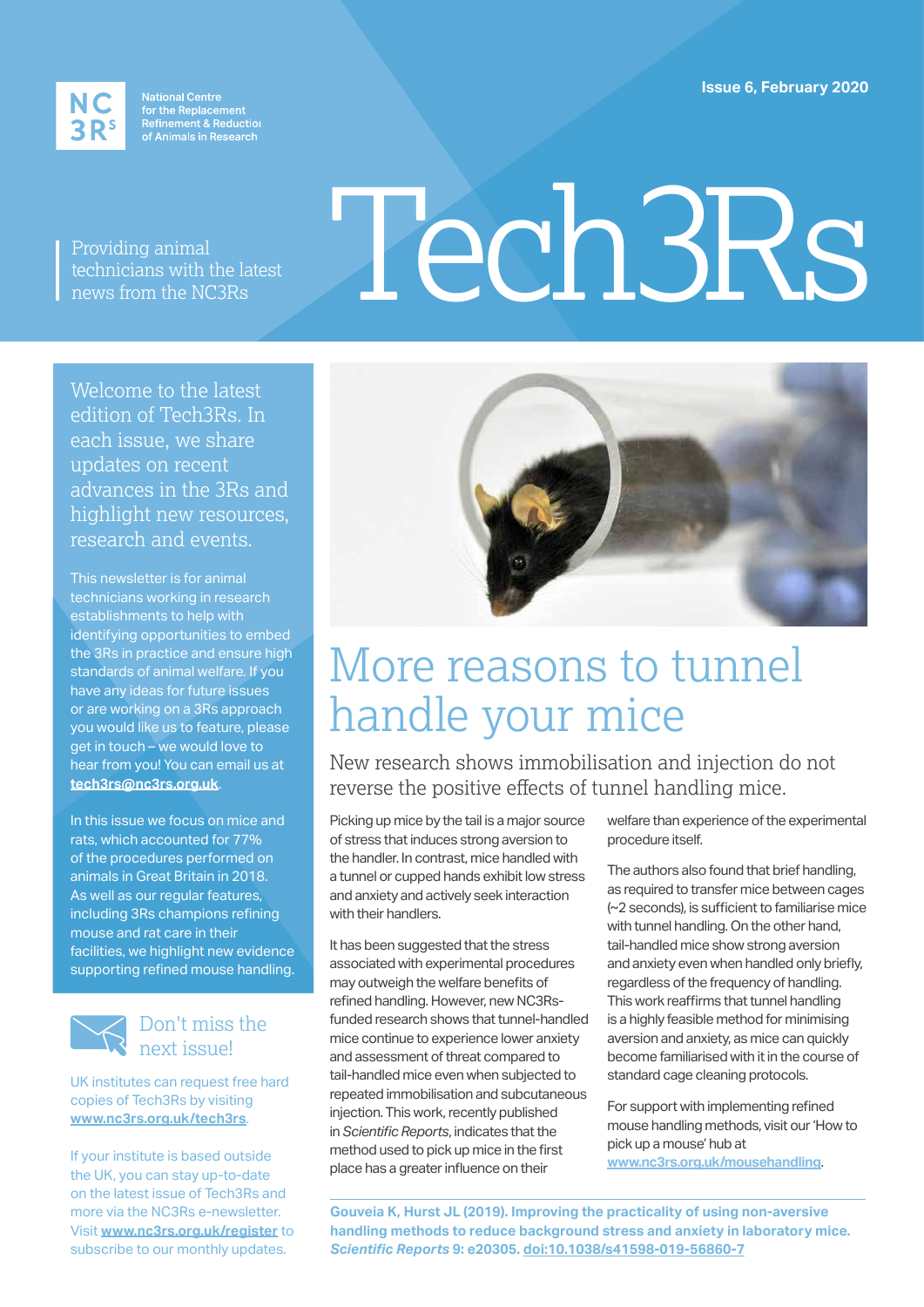# 3Rs champions

We would like to hear from you and help you share your ideas with others. In every issue of Tech3Rs we highlight animal technicians who are championing the 3Rs at their establishments.

**Anna Morgunowicz and Chelsea Cavanagh, animal technologists at King's College London, share their approach for decreasing the number of spontaneous seizures in mice through early detection of affected animals and outbreeding.**

### **What 3Rs idea have you developed?**

In September 2017 all our mice (mostly genetically altered strains on a C57BL/6 background) were transferred from open top cages to IVCs. We noticed that this coincided with an apparent increase in the incidence of spontaneous seizures, which can involve jerks, shaking, convulsions and unconsciousness. Due to concerns about the welfare of animals experiencing seizures and the need to repeat experimental studies due to epileptic activity, we decided to investigate possible contributing factors.

### **How did you develop your idea?**

With support from our NTCO, we conducted a study whereby every animal technologist in our unit helped to record the incidence and severity of epileptic fits over an eight-month period. Since the majority of seizures were observed when the cage was opened in a change station, we also recorded the levels of various ambient noises. Coat condition, an indicator of overall health in mice, was recorded as well.

Sound frequencies measured during our study were too low for the mice to hear, suggesting other factors might be causing seizures. The offspring of fitting mice also showed seizures, suggesting a genetic cause. By only selecting breeding stock that had not exhibited seizures in any consecutive generations, we eliminated 99% of seizure attacks throughout the unit.

### **What are your future plans?**

We presented our findings at the 2019 IAT Congress, for which Chelsea won a First Time Presenter award, and we also published a paper in the IAT Journal. Our aim is to raise awareness of how spontaneous seizures impact animal



welfare and can increase the number of animals used, and how outbreeding can help solve these problems. Training technicians and researchers to identify seizures early and adapt breeding regimes could lead to significant improvements in animal welfare.

**Morgunowicz A** *et al.* **(2019). Increased incidence of spontaneous seizures in laboratory mice in an IVC environment.** *Animal Technology and Welfare***, 18(3): 159-166. Available at journal.atwjournal.com/ atwdecember2019#page=12.**

**Diane Fleary-Jones and Jim Hall are animal technicians at the University of Birmingham. Here they describe how refining peri-operative care for rats with implanted catheters has allowed group housing of the animals during subsequent experiments.** 

### **What 3Rs idea have you developed?**

Rats implanted with catheters or ports in the dorsal aorta or jugular vein can experience large seromas (fluid build-up) around the implant following surgery, leading to them being single-housed for the entirety of the study. This is particularly true for certain thin-skinned strains, such as the Lister Hooded rats.

We decided to take action to reduce seroma occurrence and the duration of single housing by refining our surgical technique and peri-operative care.

### **How did you develop your idea?**

We took a team approach to developing a new protocol for catheter surgery. We temporarily single-house the rats for seven days post-surgery to allow their wounds to heal and implants to bed in. The rats can hear and smell each other during this period and are given additional environmental enrichment. We remove the food hoppers and instead provide food on the floor, as the catheters can occasionally be caught on the hopper as the rats walk past, which hinders the implant healing process. We've also introduced an enhanced peri‑operative analgesia protocol to ensure pain is continuously managed; if the rats are in discomfort, they are more likely to interfere with their wounds. Aseptic technique, sterilising the implant with ethylene oxide, and considering the biocompatibility and shape of implant materials are equally crucial.

After seven days, healing is assessed, and the rats are regrouped along with extra enrichment. Small seromas may form around the dorsal port, but these often resolve by themselves without intervention and do not cause any distress to the animal.

### **What are your future plans?**

As with any procedure, we try to make sure we offer the best animal welfare possible. We found that this protocol worked very well for us, but its success was due to combined effort and good communication between researchers, technicians, NACWOs, the NVS and Facility Director. Moving forward, we will continue our close communication network to ensure all new ideas to refine and improve procedures are explored.

**Would you like to be featured in our next issue, or find out more about the refinements featured above? Please email tech3rs@nc3rs.org.uk.**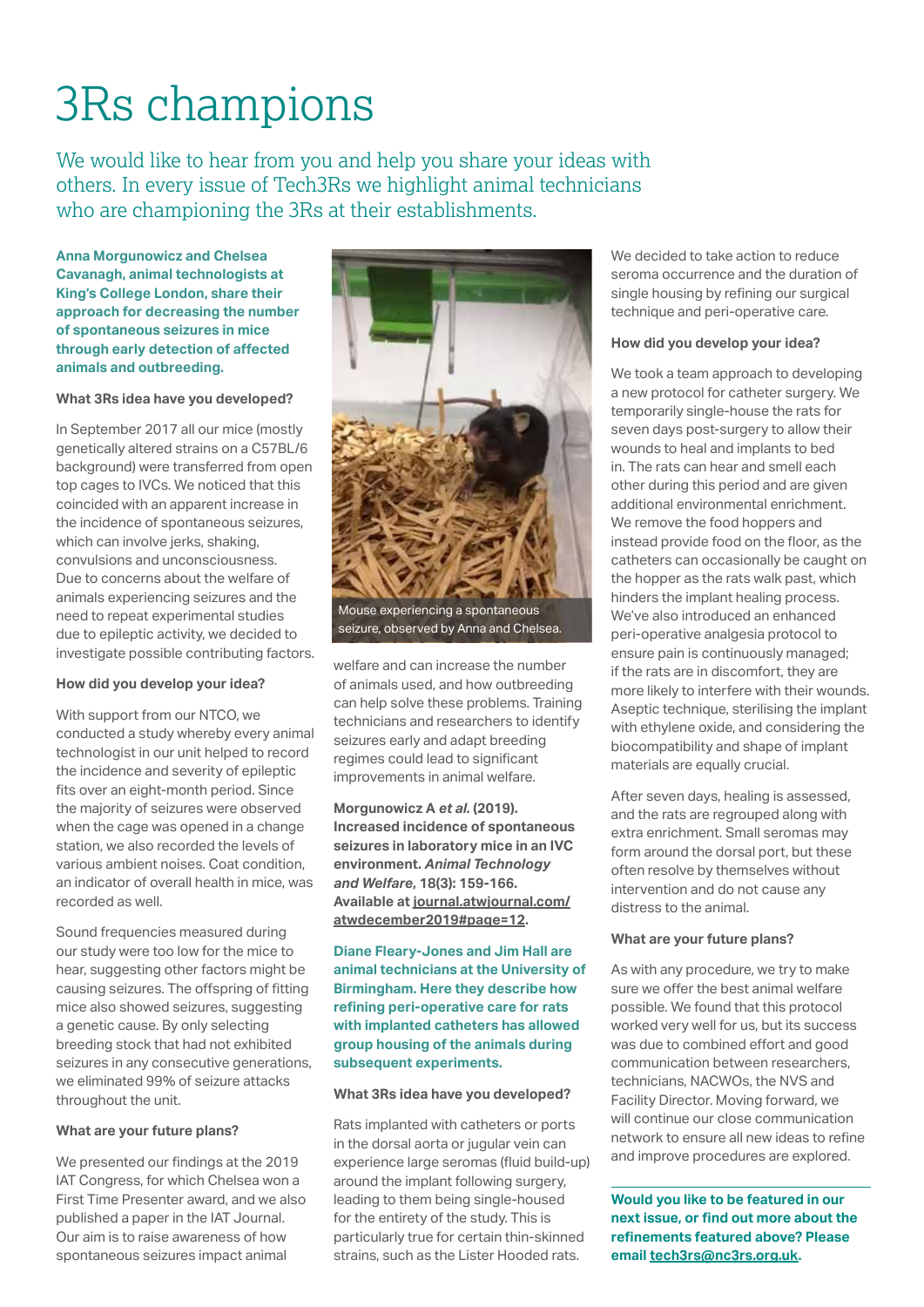# 3Rs papers of interest

Each issue we summarise recent 3Rs publications, providing links to the full articles for you to discuss with your colleagues (for example, in your next team meeting). This issue we focus on mouse husbandry.

**Brajon S** *et al.* **(2019). Social environment as a cause of litter loss in laboratory mouse: A behavioural study.** *Applied Animal Behaviour Science* **218: 104827. doi:10.1016/j.applanim.2019.06.008**

- **Perinatal mortality, often manifested** by the loss of the entire litter within the first days of life, can be a widespread issue for some facilities and some mouse strains (e.g. C57Bl/6).
- The underlying causes of perinatal mortality are poorly understood and it is often considered "normal".
- This study investigated the effect of social environment on parental behaviour and pup survival in C57BL/6 mice.
- **Multiparous females (i.e. females that** have given birth multiple times) were allocated to one of three groups: single housing, social housing in trios of two females and a male without the presence of another litter, or social housing with an older litter.
- **The highest mortality rates were** found in socially-housed mice with an older litter, where half of the younger litters were lost entirely.
- The presence of adult cage mates did not affect litter survival.
- The study concluded that being born in a cage where there is already an older litter is a major risk factor for litter loss, and strategies should be developed to avoid housing litters of different ages together.



**Azkona G, Caballero JM (2019). Implementing strategies to reduce singly housed male mice.** *Laboratory Animals* **53(5): 508–510. doi:10.1177/0023677219845028**

- The maintenance of genetically altered mice or aggressive strains within the laboratory can sometimes lead to the single housing of males, which is known to have a negative impact on their welfare.
- The authors implemented two strategies in their facility to reduce the number of male mice being singlehoused.
- The 'companion mouse' strategy for genetically modified mice involved keeping a 'companion' littermate of unwanted phenotype, to avoid social isolation of a single male with the genotype of interest.
- The 'post-weaning grouping' strategy consisted of incorporating the single male into a cage of males with less than a week's age difference between them.
- Both strategies proved to be suitable husbandry practices to reduce the number of single-housed males in a number of strains.
- The facility achieved a progressive reduction in single housing (42% in three years) without experiencing an increase in aggression.

**Barabas AJ** *et al.* **(2019). Proteome characterization of used nesting material and potential protein sources from group housed male mice,** *Mus musculus***.** *Scientific Reports* **9: 17524. doi:10.1038/s41598-019-53903-x**

- Mice rely heavily on scent cues to communicate social messages.
- It has been suggested that these odours are carried in their nesting material, which has led to an increasing number of recommendations to transfer used nests at cage cleaning to carry familiar odours over to the new cage and thus maintain a stable hierarchy.
- The authors performed a detailed analysis of the different proteins found in nesting material from cages of group-housed eight-week-old C57BL/6NCrl male mice in order to understand what specific odours are found in mouse nests.
- They detected a variety of proteins that primarily originate from saliva, urine and sweat from plantar glands in the sole of the foot. A large proportion belonged to the major urinary protein (MUP) and odorant binding protein (OBP) families, which send messages about individual identity.
- These data support current recommendations to preserve used nesting material at cage cleaning to maintain odour familiarity and thereby reduce aggression.

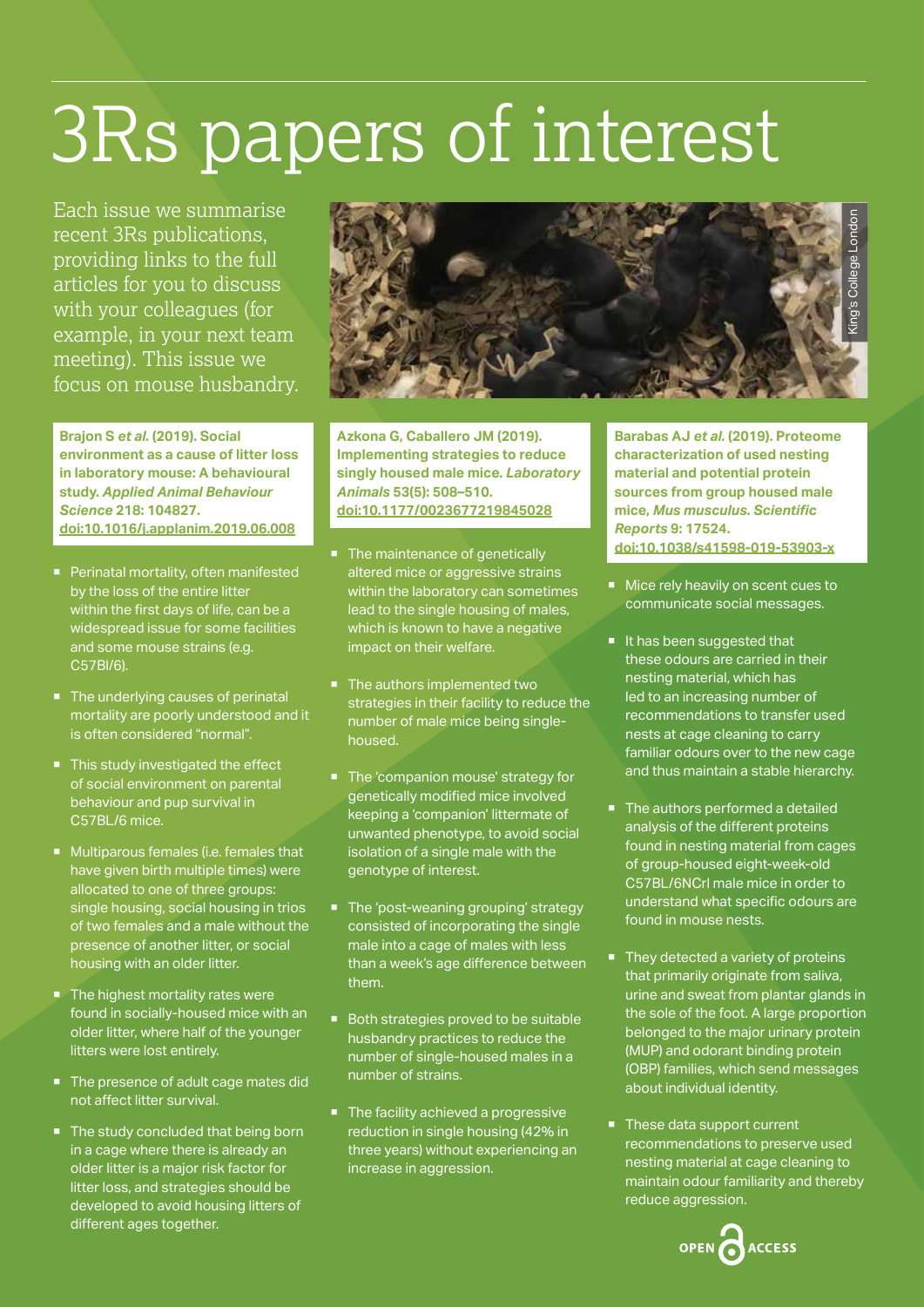# Highlights from our news and blog

The NC3Rs blog is a platform to talk about the research we champion and the issues we care about.

We have recently featured two guest blog posts that highlight the work being done by staff at the Universities of Glasgow and Dundee to promote a culture of care and improve the welfare of their animals. Changing mouse handling practice at a university establishment: an NTCO's perspective

Lesley Gilmour, the University of Glasgow's NTCO, shares her experiences of implementing refined mouse handling across the institution and the challenges she overcame. Lesley shares her top tips for promoting uptake of the refined handling methods at your institution. Her blog post also features videos of mice before, during and after habituation to refined handling.

**Read Lesley's inspiring blog post at www.nc3rs.org.uk/lesleygilmour.**

### Making refinements a reality – why we can be proud

Animal care staff at the University of Dundee's Medical School Resources Unit (MSRU) have put a number of refinements into practice over the past 18 months. These have included floor pens for guinea pigs, improved environmental enrichment for mice to reduce barbering and fighting, and better conditions for breeding rats. In this blog post, animal technician Joanne King discusses the changes and how they've made a difference.

**Read more about the great work being done by staff at the MSRU at www.nc3rs.org.uk/MSRUrefinement.**



Even jumpy strains can become habituated to refined mouse handling methods.



Refining rat housing by connecting two cages with a standard red tube.



Old plastic water bottles can be recycled into mouse handling tunnels to cut down on costs and resources.



Repurposing a vacant room to create a floor pen for guinea pigs containing extra enrichment.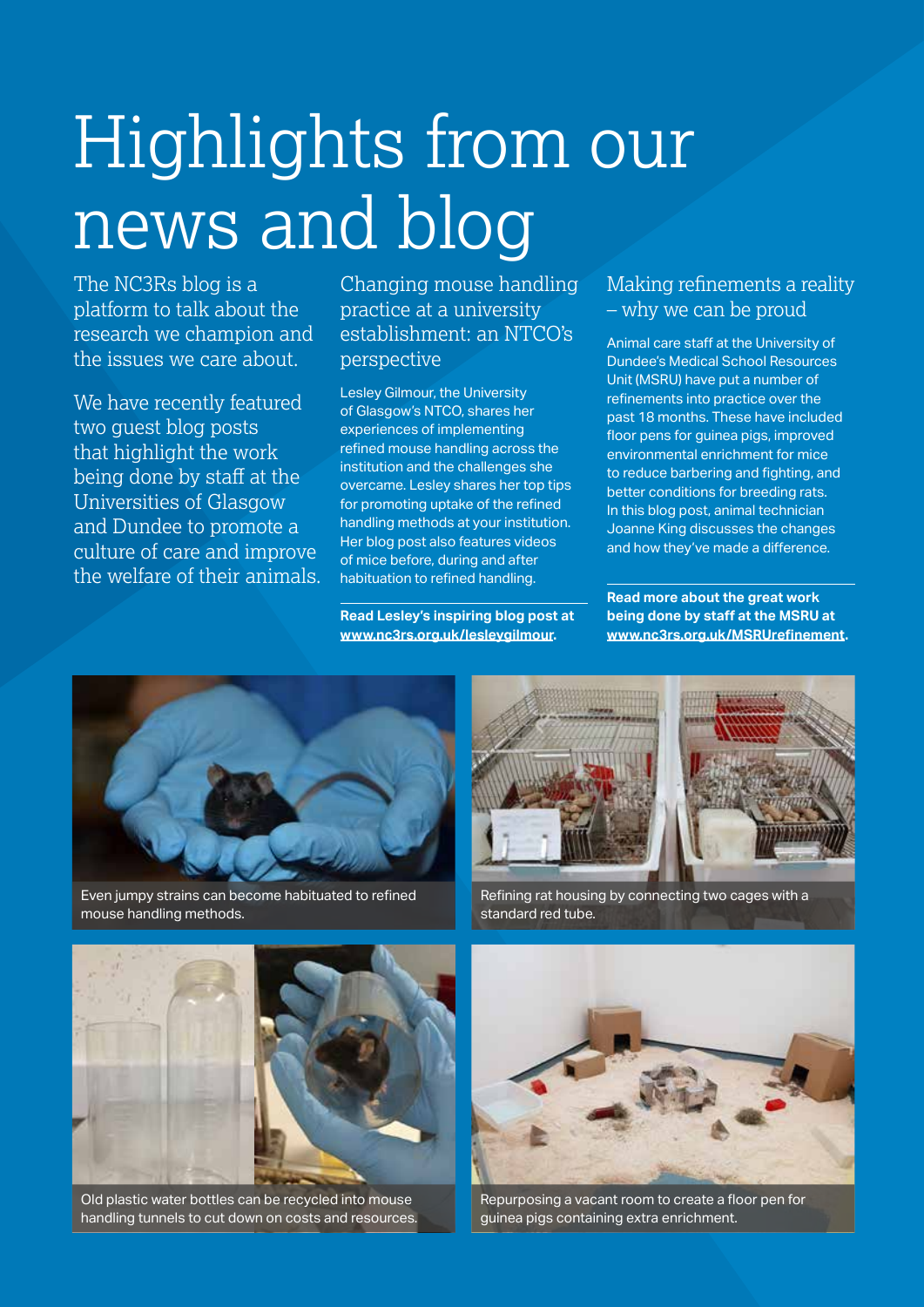### Upcoming events



### Pan-London 3Rs Symposium Wednesday 22 April, University College London

Co-organised by the NC3Rs, this symposium will bring together researchers and animal care staff from across London's world-class research institutions to showcase their 3Rs initiatives and share ideas to further implement the 3Rs.

The programme will cover a range of topics including how environmental enrichment can refine mouse cancer

models, the development of new technologies that can reduce animal use and improve welfare, and the importance of good experimental design in developing new therapies. There will be a dedicated Technician Showcase Session in which technicians will share their 3Rs initiatives.

**Submit a poster abstract:** animal technicians and researchers are invited to present posters, with the opportunity to win one of two £100 prizes sponsored by the NC3Rs. Abstracts should focus on the 3Rs aspects of the work and be no longer than 300 words.

Please visit **www.bit.ly/3Rsposter** to submit an abstract for the poster session. The deadline to submit your abstract is 5pm on Thursday 12 March.

**Visit london3rs2020.eventbrite.co.uk to register by Wednesday 8 April. Registration is open to employees and research students of London universities and research institutes.**

### Animal Science and Technology Conference (AST 2020) Tuesday 24–Thursday 26 March, Edinburgh, UK

AST 2020 is a joint conference between the UK laboratory animal professional bodies LASA, LAVA and IAT. The NC3Rs is sponsoring a session on Wednesday 25 March, 2-4pm, entitled **New Technologies Which Advance Refinement and Science.**

This session will showcase new technologies developed by NC3Rs grant holders that are transforming the way animal research is done, bringing significant benefits to animal welfare and science. These include new tools that can analyse mouse ultrasonic vocalisations, train non-human primates in their home cage, and monitor individual behaviour or food intake in group-housed mice.

Our grant holders and staff will be available to answer your questions about the power of these technologies and the discoveries they are enabling, as well as funding opportunities for 3Rs research and development. Don't miss this opportunity to learn about the latest innovations in refinement first-hand.

#### **Invited speakers:**

- Dr Sara Wells, MRC Harwell on the **Home Cage Analyser**, a sophisticated monitoring system that continuously records and analyses the behaviour of individual mice group-housed in their home cage.
- **Dr Liane Hobson, MRC Harwell**  – on **AVERT**, an automated tool to



record and analyse mouse ultrasonic vocalisations in order to detect welfare issues.

- Dr Lawrence Moon, Research **Devices** – on **Moshers**, a new method to accurately measure individual food intake and feeding behaviour in group-housed mice.
- **Dr Steve Kennerley, University College London** – on **Mymou**, a lowcost, home cage training system for non-human primates.